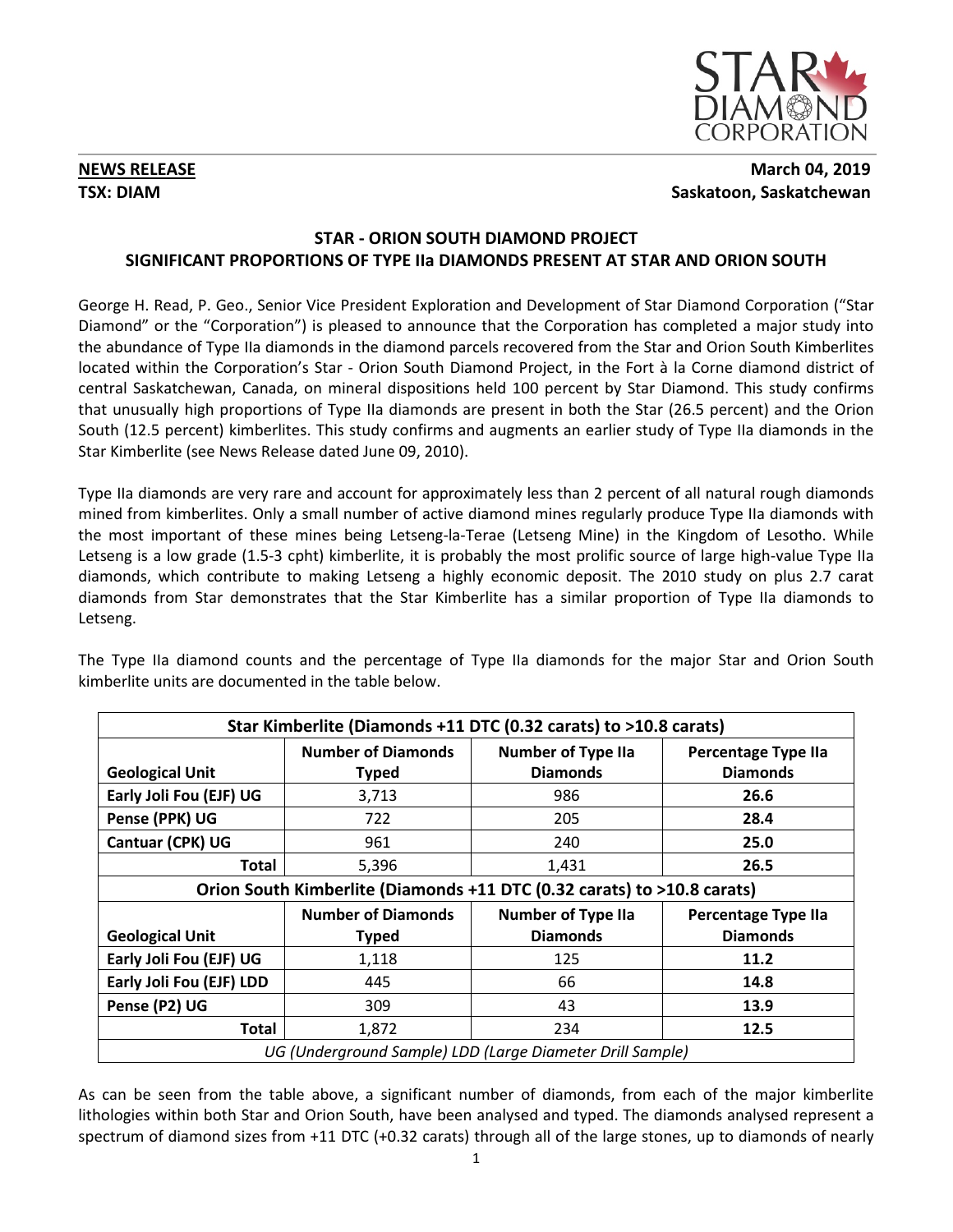50 carats. The largest Type IIa diamonds identified include a 49.09 carat stone from Star and a 32.35 carat stone from Orion South. The most valuable of the Type IIa diamonds from Star is the 11.96 carat diamond valued at US\$11,333 per carat and the most valuable of the Type IIa diamonds from Orion South is the 15.88 carat diamond valued at US\$2,800 per carat.

Type IIa diamonds contain no nitrogen or boron impurities and are frequently either top white colours (D, E, F or G) or any shade of brown. Many pink and brownish-pink diamonds are also Type IIa. Type IIa diamonds usually have anhedral crystal shape and exhibit a range of elongated, distorted or irregular morphologies. Most importantly, many high-value, top colour, large specials (greater than 10.8 carats) are Type IIa diamonds, which include all ten of the largest known rough diamonds recovered worldwide, from the 726 carat Jonker to the 3,106 carat Cullinan.

The coarse diamond size frequency distribution for the Star Kimberlite diamond populations (particularly the Cantuar and Early Joli Fou kimberlite units), combined with this significant proportion of Type IIa diamonds, strongly suggests the potential for the recovery of large (plus 100 carat), high quality diamonds.

Statistics on the proportions of Type IIa diamonds produced by diamonds mines are not freely available. However, Bowen et al (2009) published Type IIa FTIR measurements for 484 plus two carat diamonds from the Letseng Diamond Mine. The Letseng Mine has a low grade of some 1.5 to 3 cpht but is highly economic as a result of its unusually high average diamond price (US\$2,131 per carat in 2018). Letseng accounts for some 30 percent of the world market share of diamonds greater than 25 carats and has produced some of the biggest gem quality diamonds recovered in the past number of years including the 910 carat Lesotho Legend, 603 carat Lesotho Promise, the 550 carat Letseng Star, the 493 carat Letseng Legacy and the 478 carat Light of Letseng. These are all Type IIa diamonds. The Karowe Mine of Lucara Diamond Corp. has also produced some record Type IIa diamonds in the past few years, notably the 1,109 carat Lesedi La Rona, which is the second largest gem diamond ever recovered, and the 813 carat Constellation, which was sold for the record price of US\$63.1 million.

Fourier Transform Infrared (FTIR) Spectrometry is used to determine the concentration and aggregation state of nitrogen within the diamonds using industry standard methods. All analyses of nitrogen content and aggregation state were carried out at the Saskatchewan Research Council's ("SRC") high security diamond facility, with 24 hour video surveillance. The SRC's Geoanalytical Laboratories is accredited to the ISO/IEC 17025 standard by the Standards Council of Canada as a testing laboratory.

Senior Vice President Exploration & Development, George Read, states: "The presence of a significant proportion of Type IIa diamonds in the Star and Orion South Kimberlites greatly increases the potential for the recovery of large (plus 100 carat), high-value diamonds. Analysis of the Star and Orion South diamond evaluation parcels indicated a significant proportion of Type IIa diamonds, some of which are top white in colour. The presence of two high-value diamond groups (octahedra and Type IIa) greatly strengthens the future potential production diamond pricing from the Star and Orion South Kimberlites."

Star Diamond Corporation is a Canadian based corporation engaged in the acquisition, exploration and development of mineral properties. Shares of the Corporation trade on the TSX Exchange under the trading symbol "DIAM". The Corporation's Fort à la Corne kimberlites (including the Star - Orion South Diamond Project, or "Project") are located in central Saskatchewan in close proximity to established infrastructure, including paved highways and the electrical power grid, which provide significant advantages for future mine development. Rio Tinto Exploration Canada Inc. ("RTEC") refers to Star Diamond's mineral dispositions in the Fort à la Corne diamond district as Project FalCon.

All technical information in this press release has been prepared under the supervision of George Read, Senior Vice-President of Exploration and Development, a registered Professional Geoscientist in the Provinces of